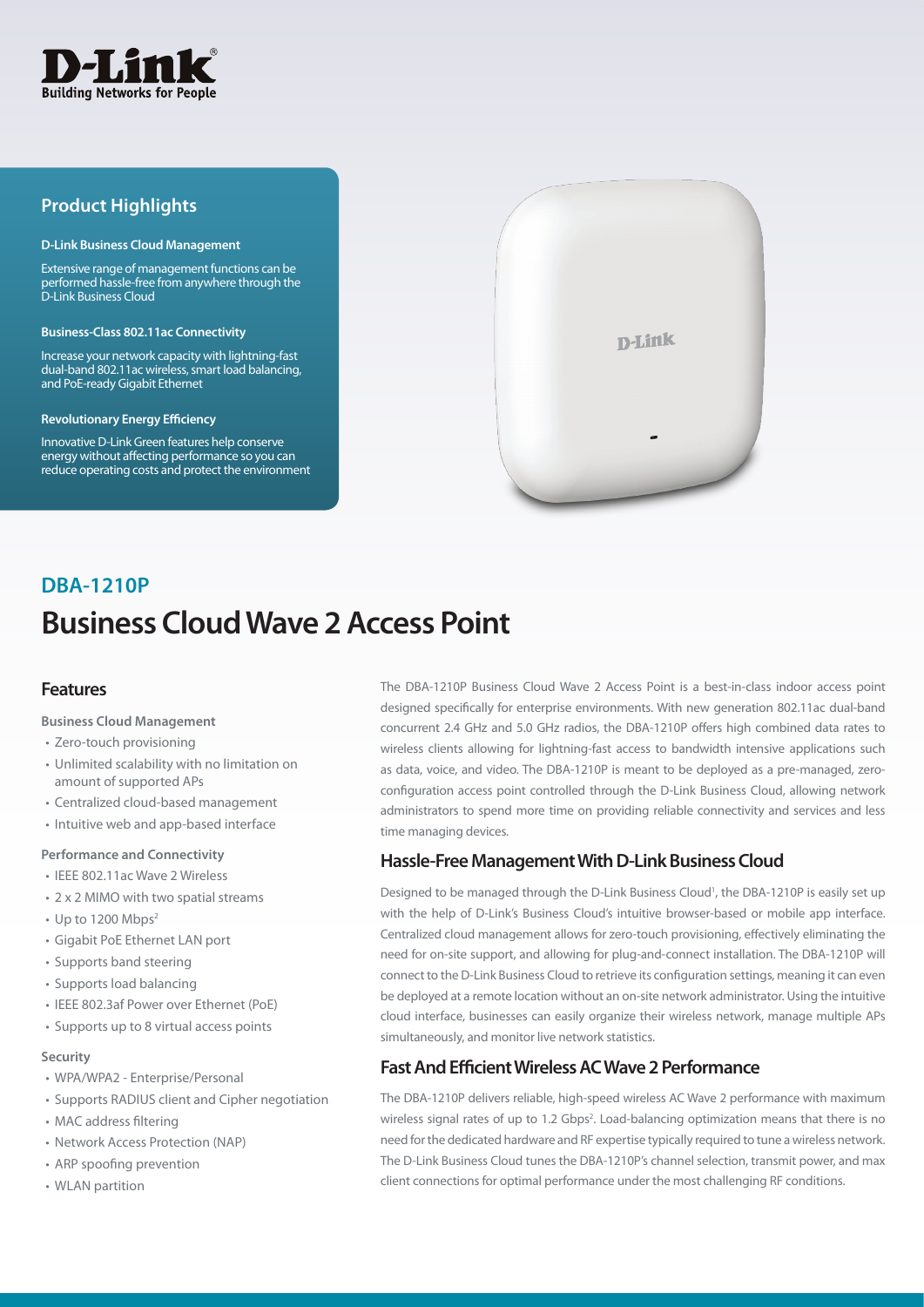

## **Enterprise-Ready Security**

To help maintain a secure wireless network, the DBA-1210P supports both Personal and Enterprise versions of WPA and WPA2 (802.11i), with support for RADIUS server backend and a cloud-managed local server. This access point also includes MAC address filtering, wireless LAN segmentation, SSID broadcast disable, rogue AP detection, and wireless broadcast scheduling to further protect your wireless network. The DBA-1210P includes support for up to 8 virtual access points (VAPs) per band for implementing multiple SSIDs to further help segment users on the network. It also includes a wireless client isolation mechanism, which limits direct client-to-client communication.

## **Versatile Access Point Functionality**

The DBA-1210P allows network administrators to deploy a highly manageable and extremely robust wireless network with optimal wireless coverage. The DBA-1210P can be ceiling mounted, wall mounted, or placed on a desktop to meet any wireless demands. For advanced installations, the DBA-1210P has integrated IEEE 802.3af Power over Ethernet (PoE) support, allowing this device to be installed in areas where power outlets are not readily available.

### **Technical Specifications**

| General                          |                                                                                                                                                |                                                                                                                        |
|----------------------------------|------------------------------------------------------------------------------------------------------------------------------------------------|------------------------------------------------------------------------------------------------------------------------|
| Device Interfaces                | · 802.11a/b/g/n/ac Wave 2 wireless                                                                                                             | • One 10/100/1000 Ethernet PoE port                                                                                    |
| <b>Standards</b>                 | · IEEE 802.11a/b/n/g/ac<br>· IEEE 802.3az Energy Efficient Ethernet (EEE)<br>· IEEE 802.3af Power over Ethernet                                | · IEEE 802.3i/u/ab<br>• IEEE 802.3x Flow Control                                                                       |
| LED                              | • Power                                                                                                                                        | • Status                                                                                                               |
| Antenna                          | · Built-in 2 x 2 MIMO antenna                                                                                                                  |                                                                                                                        |
| Maximum Output Power (EIRP)      | • 20 dbm for 2.4 GHz                                                                                                                           | • 20 dBm for 5 GHz                                                                                                     |
| Wireless Frequancy Range         | • 2.4 GHz: 2.4 - 2.4835GHz                                                                                                                     | • 5 GHz: 5.15 - 5.30GHz                                                                                                |
| Functionality                    |                                                                                                                                                |                                                                                                                        |
| Security                         | • WPA2-Personal/Enterprise<br>• WPA-Personal/Enterprise<br>• WEP 64/128-bit encryption<br>• MAC address access control<br>• Rogue AP Detection | • Station Isolation<br>• SSID Isolation<br>• Guest Isolation<br>• Captive Portal<br>• Network Address Protection (NAP) |
| Physical                         |                                                                                                                                                |                                                                                                                        |
| <b>Dimensions</b>                | • 170 x 170 x 28 mm (6.69 x 6.69 x 1.10 in)                                                                                                    |                                                                                                                        |
| Weight                           | $\cdot$ TBD                                                                                                                                    |                                                                                                                        |
| Power                            | • IEEE 802.3af Power over Ethernet (PoE)                                                                                                       | • Input: AC 100 to 240 V, 50/60 Hz; Output: DC 12 V /1 A                                                               |
| Power Consumption                | • PoE: 12W                                                                                                                                     | • Adapter: 12W                                                                                                         |
| Temperature                      | • Operating: 0 to 40 °C (32 to 104 °F)                                                                                                         | • Storage: -20 to 65 °C (-4 to 149 °F)                                                                                 |
| Humidity                         | • Operating: 10% to 90% non-condensing                                                                                                         | • Storage: 5% to 95% non-condensing                                                                                    |
| Mean Time Between Failure (MTBF) | $\cdot$ >30,000 hours                                                                                                                          |                                                                                                                        |
| Certifications                   | • CE Class B<br>• FCC Class B                                                                                                                  | $\cdot$ UL<br>• IC Class B                                                                                             |
| <b>Mounting Options</b>          | • Ceiling mount<br>• Wall mount                                                                                                                | • Desktop (Horizontal)                                                                                                 |